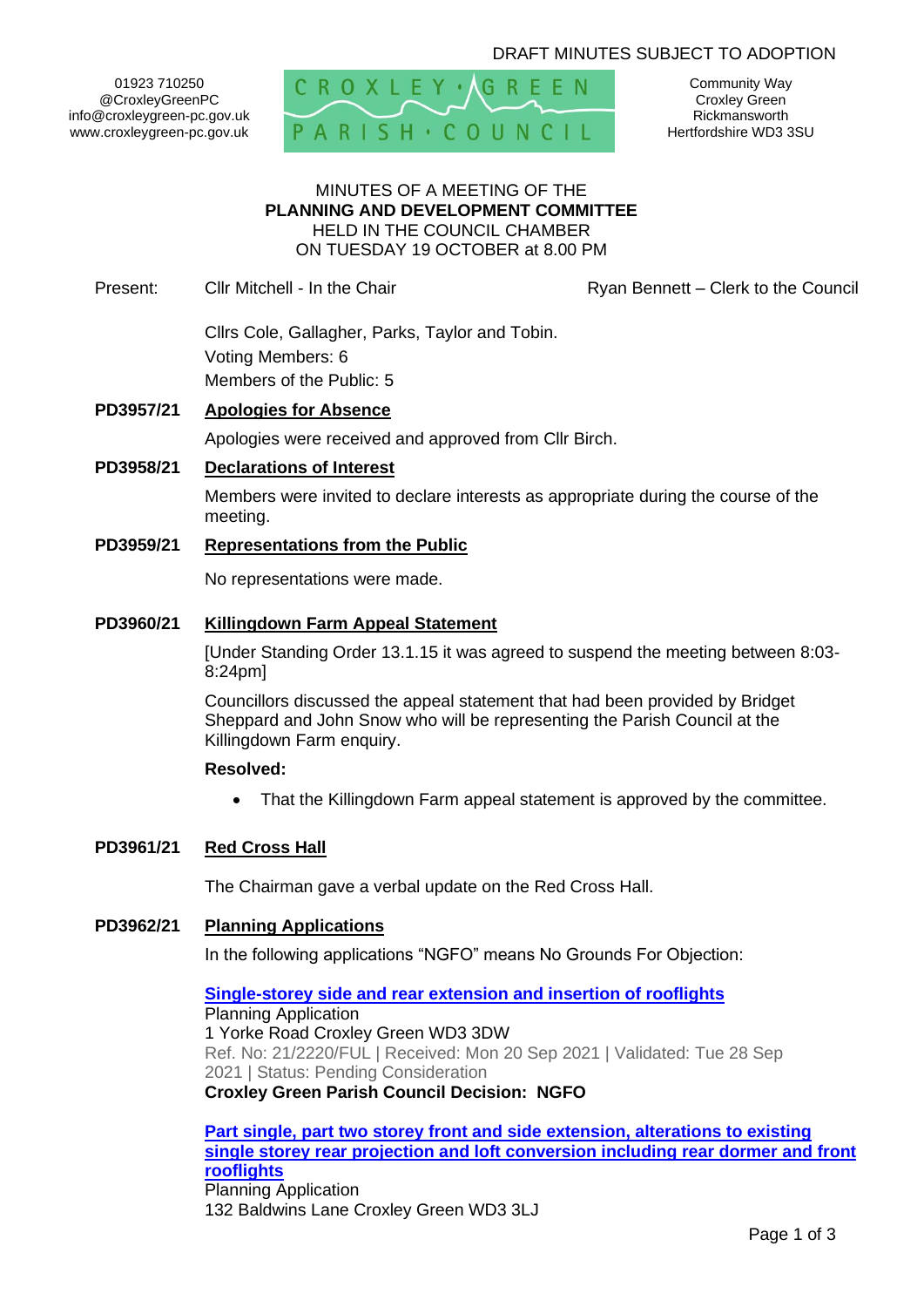Ref. No: 21/2283/FUL | Received: Tue 28 Sep 2021 | Validated: Thu 30 Sep 2021 | Status: Pending Consideration

**Croxley Green Parish Council Decision: CGPC object to the application. The proposed gable end does not meet policy CA2 of the Croxley Green Neighbourhood Plan nor take account of the guidelines in Appendix C, and in conjunction with the application encroaching beyond the bay window, leaves the property out of character with the neighbouring properties and residential area. If the officer is minded to approve the application, CGPC do not request that it is called into committee.**

### **[Alterations to fenestration, relocation of front door, construction of steps and](https://www3.threerivers.gov.uk/online-applications/applicationDetails.do?activeTab=summary&keyVal=QZTQ9WQFHD900&prevPage=inTray)  [construction of outbuilding](https://www3.threerivers.gov.uk/online-applications/applicationDetails.do?activeTab=summary&keyVal=QZTQ9WQFHD900&prevPage=inTray)**

Planning Application

59 New Road Croxley Green WD3 3EN Ref. No: 21/2246/FUL | Received: Wed 22 Sep 2021 | Validated: Tue 28 Sep 2021 | Status: Pending Consideration

**Croxley Green Parish Council Decision: CGPC objects to the development encroaching towards the pavement beyond the property line and the resultant loss of parking provision. If the officer is minded to approve the application CGPC do not request it is called into committee.**

#### **[Reallocation of existing forecourt parking spaces to flats 175A, 175B and 175C](https://www3.threerivers.gov.uk/online-applications/applicationDetails.do?activeTab=summary&keyVal=QZIM7AQFHA900&prevPage=inTray)** Planning Application

175A-C New Road Croxley Green WD3 3HB Ref. No: 21/2201/FUL | Received: Thu 16 Sep 2021 | Validated: Thu 30 Sep 2021 | Status: Pending Consideration

**Croxley Green Parish Council Decision: CGPC object to the application as the proposed reallocation will impede upon the footpath next to the nearby bus stop, allowing less room for bus users and other pedestrians, all amounting to a detrimental impact on road safety. If the officer is minded to approve the application, CGPC do not request that it is called into committee**.

## **[First floor side and single storey rear extensions](https://www3.threerivers.gov.uk/online-applications/applicationDetails.do?activeTab=summary&keyVal=R0CJYAQFHH800&prevPage=inTray)**

Planning Application 34 Bateman Road Croxley Green WD3 3BL Ref. No: 21/2324/FUL | Received: Mon 04 Oct 2021 | Validated: Wed 06 Oct 2021 | Status: Pending Consideration **Croxley Green Parish Council Decision: NGFO**

**[Part single storey, part two storey side and rear extensions](https://www3.threerivers.gov.uk/online-applications/applicationDetails.do?activeTab=summary&keyVal=R0C8UGQFHH300&prevPage=inTray)** Planning Application 95 Kenilworth Drive Croxley Green WD3 3NN Ref. No: 21/2322/FUL | Received: Mon 04 Oct 2021 | Validated: Mon 04 Oct 2021 | Status: Pending Consideration **Croxley Green Parish Council Decision: NGFO**

# **[Single storey side extension and removal of rear conservatory](https://www3.threerivers.gov.uk/online-applications/applicationDetails.do?activeTab=summary&keyVal=R0C8T4QFHGX00&prevPage=inTray)**

Planning Application 1 Old Barn Mews The Green Croxley Green WD3 3AH Ref. No: 21/2319/FUL | Received: Mon 04 Oct 2021 | Validated: Thu 07 Oct 2021 | Status: Pending Consideration

**Croxley Green Parish Council Decision: CGPC objects to the application as the proposed pitch of roof is out of character for a property within the conservation area where the building sits. Furthermore, the overall size and shape of the proposed building would result in an unsympathetic development. If the officer is minded to approve the application, CGPC request that it is called into the TRDC planning committee.**